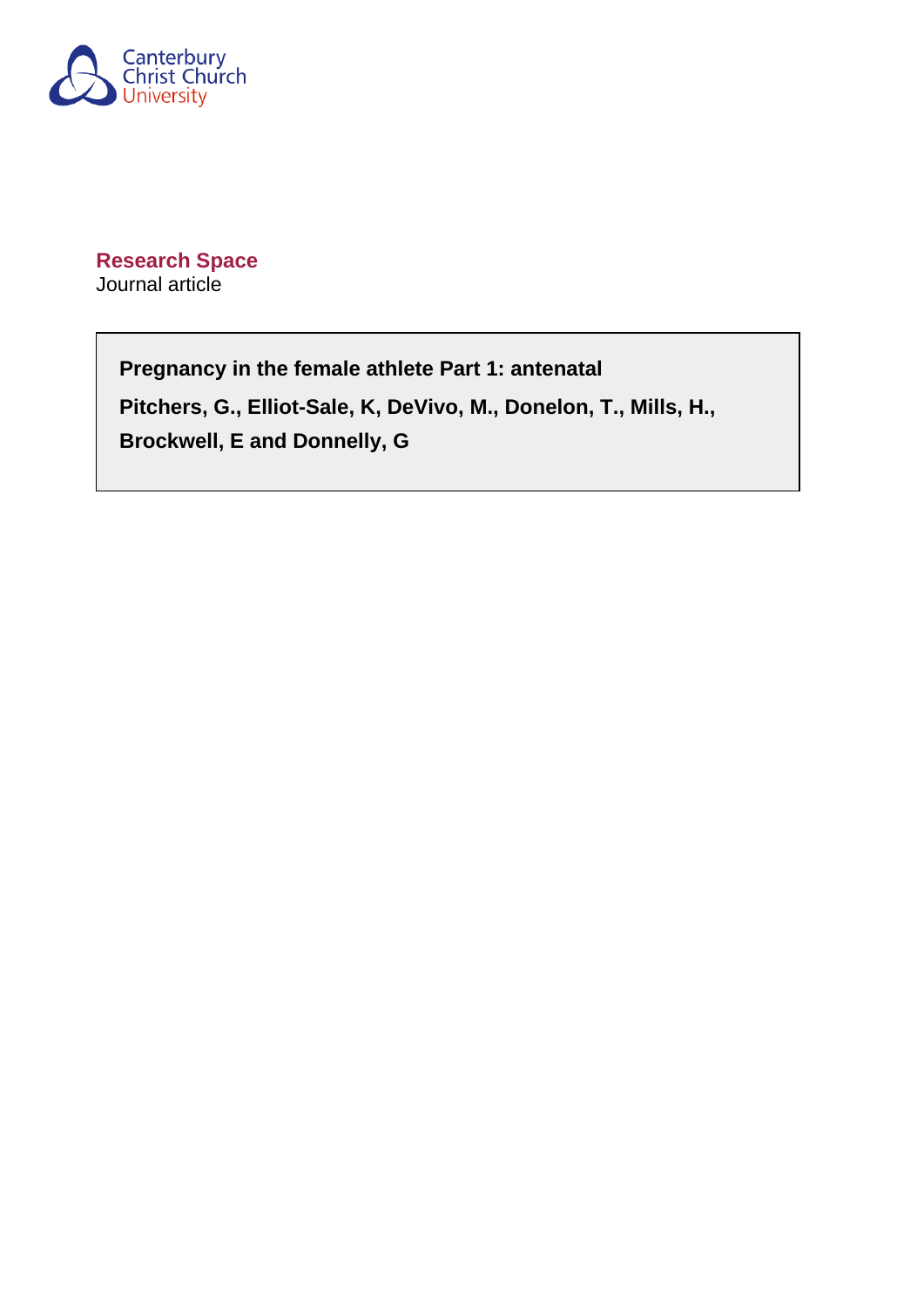See discussions, stats, and author profiles for this publication at: [https://www.researchgate.net/publication/348006992](https://www.researchgate.net/publication/348006992_Pregnancy_in_the_female_athlete_Part_1_antenatal?enrichId=rgreq-1220be8c9918842406cb7451eecc42b7-XXX&enrichSource=Y292ZXJQYWdlOzM0ODAwNjk5MjtBUzo5NzQ0ODYzNzU1MTAwMThAMTYwOTM0NzA2NTQ5NA%3D%3D&el=1_x_2&_esc=publicationCoverPdf)

### [Pregnancy in the female athlete Part 1: antenatal](https://www.researchgate.net/publication/348006992_Pregnancy_in_the_female_athlete_Part_1_antenatal?enrichId=rgreq-1220be8c9918842406cb7451eecc42b7-XXX&enrichSource=Y292ZXJQYWdlOzM0ODAwNjk5MjtBUzo5NzQ0ODYzNzU1MTAwMThAMTYwOTM0NzA2NTQ5NA%3D%3D&el=1_x_3&_esc=publicationCoverPdf)

**Article** · December 2020

| <b>CITATIONS</b><br>0                                                               | <b>READS</b><br>761                                                                                        |                                                                                                                    |  |  |
|-------------------------------------------------------------------------------------|------------------------------------------------------------------------------------------------------------|--------------------------------------------------------------------------------------------------------------------|--|--|
|                                                                                     | 7 authors, including:                                                                                      |                                                                                                                    |  |  |
|                                                                                     | <b>Guy Pitchers</b><br>Canterbury Christ Church University<br>13 PUBLICATIONS 4 CITATIONS<br>SEE PROFILE   | <b>Kirsty Elliott-Sale</b><br>Nottingham Trent University<br>59 PUBLICATIONS 1,195 CITATIONS<br><b>SEE PROFILE</b> |  |  |
|                                                                                     | <b>Thomas Donelon</b><br>Canterbury Christ Church University<br>8 PUBLICATIONS 22 CITATIONS<br>SEE PROFILE |                                                                                                                    |  |  |
| Some of the authors of this publication are also working on these related projects: |                                                                                                            |                                                                                                                    |  |  |
| Project                                                                             | Bone Health and Metabolism in Response to Exercise and Nutrition View project                              |                                                                                                                    |  |  |

Biological Actions of Histidine Containing Dipeptides [View project](https://www.researchgate.net/project/Biological-Actions-of-Histidine-Containing-Dipeptides?enrichId=rgreq-1220be8c9918842406cb7451eecc42b7-XXX&enrichSource=Y292ZXJQYWdlOzM0ODAwNjk5MjtBUzo5NzQ0ODYzNzU1MTAwMThAMTYwOTM0NzA2NTQ5NA%3D%3D&el=1_x_9&_esc=publicationCoverPdf) **Project**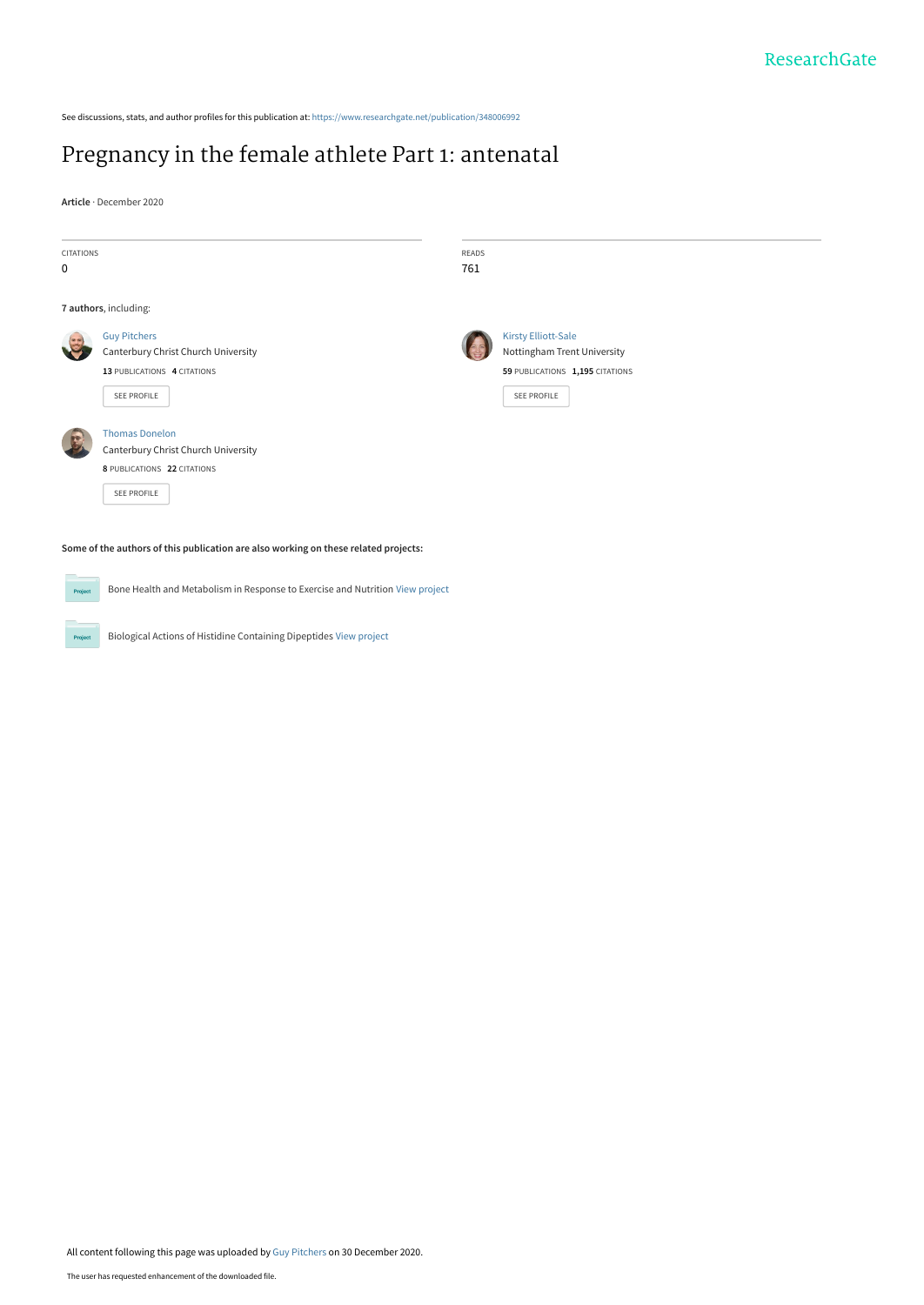# Pregnancy in the female athlete Part 1: antenatal

By Guy Pitchers<sup>1</sup>, Kirsty Elliott-Sale<sup>2</sup>, Marlize DeVivo<sup>1</sup>, *Thomas Donelon1 , Hayley Mills1 , Emma Brockwell3 and Grainne Donnelly4,* 

*1 Canterbury Christ Church University, 2 Nottingham Trent University, 3 Absolute Physio and 4 Physiomum*

#### **OVERVIEW**

As female participation in sport and exercise continues to increase, there is a strong likelihood that a strength and conditioning (S&C) coach will work with a pregnant athlete. High profile athletes such as Serena Williams and Dame Jessica Ennis-Hill have shown recently that it is not uncommon for female athletes to become mothers during their careers, rather than after they have retired. However, historically pregnancy was perceived as time spent away from sport and being active was wrongly associated with a high, unreasonable risk to the unborn foetus. The challenge for the S&C coach working with pregnant athletes is navigating the wide range of global recommendations that are often aimed at active or inactive individuals, but not at elite athletes. It is fundamental that any coach working with pregnant athletes is knowledgeable about the physiological and anatomical changes that occur throughout the trimesters, the nutritional demands of pregnancy, and its effect on weight management in order to appropriately facilitate athlete and foetal health during the antenatal period. Therefore, the aim of this initial review is to summarise current literature and provide key insights that promote best practice for practitioners working with pregnant athletes. The use of 'women' throughout this paper will refer to the general population and 'sportswomen' to the athletic population. 'Antenatal' refers to a pregnant woman before childbirth and the term 'postnatal' means after childbirth, something which will be covered in part 2 of this review series.

#### **Anatomical and physiological changes throughout pregnancy**

The average pregnancy lasts 38 weeks after ovulation. The gestation period (carrying of embryo/foetus) is subdivided into three relatively equal trimesters. Throughout gestation, many changes occur within the body to maintain the biological homeostasis. Changes within the cardiovascular system are gradual: resting cardiac output can increase by 50%, resting heart rate by 15-20 bpm, stroke volume by 10% and blood volume by 45-50%.<sup>2,23,25,48,49,50,58</sup> As such, increases in heart rate, stroke volume and cardiac output should not be used as markers of training.47 Blood plasma volume can increase by 10% as early as the seventh week;<sup>45</sup> these increases in blood plasma volume are required because of vascular dilations and to ensure that blood pressure does not decrease too much.41

Furthermore, changes in blood volume allow an increased supply of nutrients to, and remove waste products from, the uterus and placenta.33 Rapid growth of the foetus in the third trimester poses the greatest risk of anaemia; however, practitioners should be mindful not to

incorrectly diagnose anaemia due to changes to blood volume.47

Specific hormones mediate essential anatomical and physiological functions for the foetus and mother. The corpus luteum (mass of cells on the ovary) is the main source of pregnancy-specific hormones during the first six to eight weeks of gestation before the placenta takes over the role.59 Oestrogen stimulates breast growth and growth of the ducts within the breasts; it also increases prostaglandin and oxytocin production, which assist during labour.59 Cortisol and thyroid hormones also increase to meet metabolic demands during pregnancy.26,59 Relaxin and progesterone have key roles in preparing the mother for giving birth and increasing the mobility of joints. As the foetus and mother grow in size and mass, likely postural changes include: increased lordosis, anterior tilt in the pelvis, flexion in cervical spine, and abduction and depression of the shoulder girdle.<sup>56</sup>

The respiratory system also adapts to ensure oxygen supply to the placenta. Lowering maternal partial pressure of carbon dioxide is required to facilitate the exchange of carbon dioxide  $(CO<sub>2</sub>)$ from the foetus.<sup>20,30</sup> Progesterone mediates these changes as it decreases CO<sub>2</sub> threshold and increases minute volume.20,30 Vital capacity is unaltered, but decreases are observed in lung capacity, residual volume and VO<sub>2</sub>max.<sup>2,37,47</sup> The increasing size of the uterus will displace the diaphragm upwards and increased relaxin and progesterone in the second and third trimester will increase the muscular demand to compress the ribs during breathing.47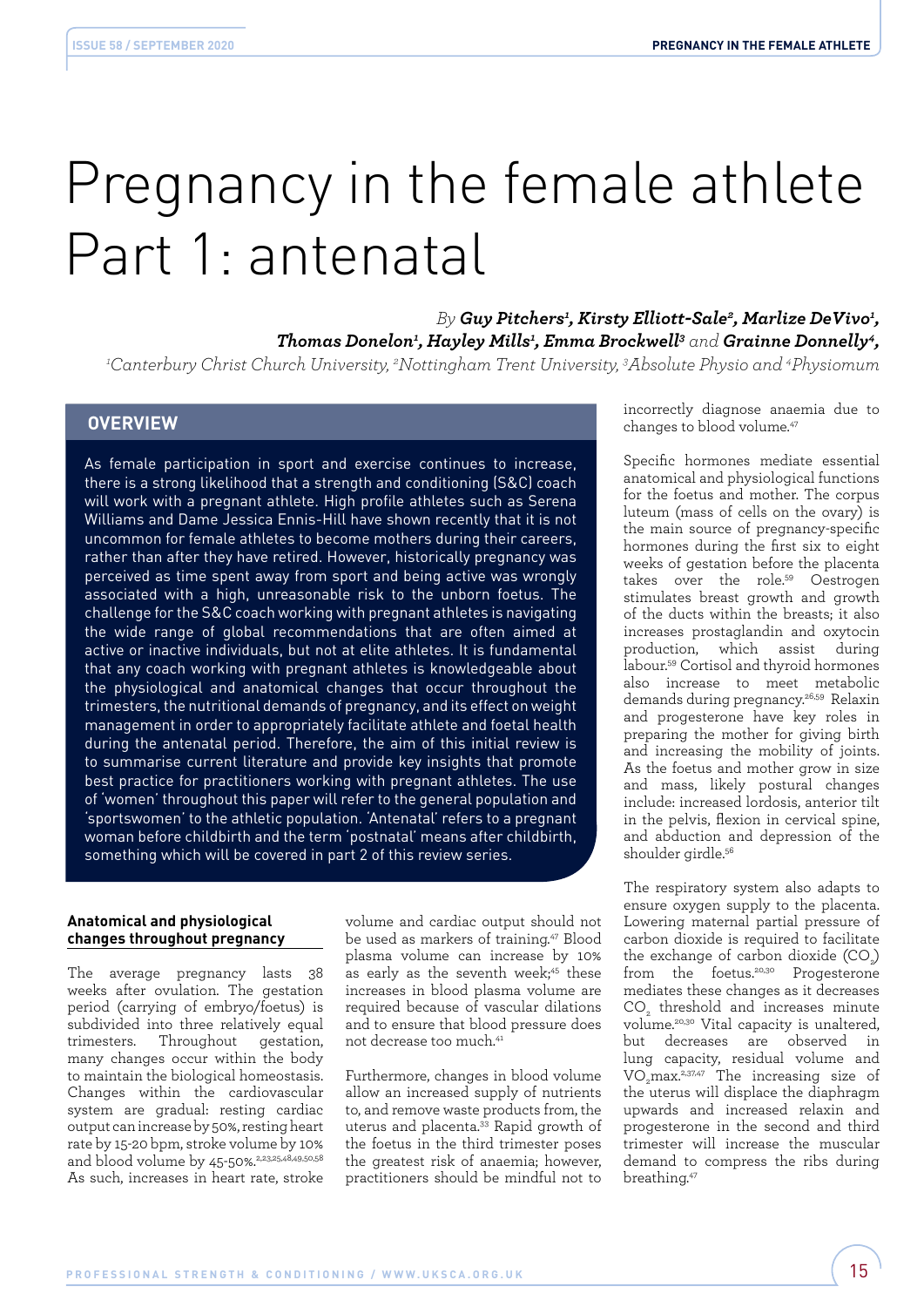## **'Micronutrient deficiencies are common during pregnancy'**

#### **Nutrition and weight management**

Contrary to the popular idiom 'eating for two', the nutritional requirements of pregnancy are not overly different from the non-pregnant state. The Institute of Medicine<sup>29</sup> prescribes energy intake based on each trimester, with no additional calories needed in the first trimester and an additional 340 kcal∙d−1 and 452 kcal∙d−1 needed for the second and third trimesters. Butte et al<sup>17</sup> further refined these recommendations on the basis of pre-pregnancy BMI; they suggested that underweight women should increase their daily energy intake (DEI) by 150, 200 and 300 kcal∙d−1 during the first, second and third trimesters, normal weight women should increase their DEI by 0, 350 and 500 kcal∙d−1 and obese women should increase their DEI by 0, 450 and 350 kcal∙d−1. Therefore, to avoid excessive gestational weight gain, pregnant women should limit themselves to within these ranges. Nutritional modulation has been shown to be an effective strategy for weight management during pregnancy (for a review on this topic, see Elliott-Sale et al<sup>24</sup>). Sportswomen who continue to exercise during pregnancy will need to further adjust their dietary intakes based on the type, intensity, frequency, and duration of the exercise performed. As such, Silva et al<sup>54</sup> recommend that, to maintain adequate energy availability during pregnancy, eating before (3-4 hours), during, and after physical activity is necessary.

Training times may need to be flexible, should sportswomen be experiencing morning sickness or hyperemesis gravidarum (extreme morning sickness), which typically occurs in the first trimester. Consumption of energy drinks is not recommended because of the high caffeine content.35 In a team sport setting where it may be not possible to change the times of 'squad' or 'pitch-based' sessions, then having simple carbohydrates available and moving additional sessions (ie, gym) till later in the day or to another day are simple strategies that can be implemented to aid sportswomen.

In terms of dietary composition during pregnancy, 175 g∙d−1 (usually 130 g∙d−1) of carbohydrate and 71 g∙d−1 (usually 46 g∙d−1) of protein is typically recommended, while no change to the daily recommended intake of fat is required.15,29 Micronutrient deficiencies are common during pregnancy, especially folate, iron and fibre intakes;<sup>27</sup> therefore, eating fruit and vegetables should be encouraged during pregnancy and may also help avoid excessive gestational weight gain.<sup>14</sup>

#### **Preconception**

Concerns, questions, and doubts are to be expected when a sportswoman is planning to become pregnant or becomes pregnant. Specific worries might include: (i) practical concerns such as availability of childcare and loss of income; (ii) sporting concerns such as adverse effects on performance; and (iii) medical concerns such as harm to foetal development. It has recently been noted that some sportswomen experienced a reduction or removal of funding or loss of sponsorship during pregnancy.51 Prior to pregnancy, discussions and education may be required around hormonal contraceptive use, such as the implant, intrauterine devices and oral contraceptives.

Miscarriages sadly occur for a range of reasons, with chromosomal abnormalities being the most common cause. Should women or sportswomen be planning to conceive, Bø et al<sup>10</sup> could find only low to moderate evidence that strenuous exercise seven days post-ovulation can increase risk of miscarriage. Hjollund et al<sup>28</sup> researched the risk of physical strain in Danish women: participants were required to complete a questionnaire, which covered a range of health factors and included physical strain, average workday, standing and lifting loads. The women were instructed to stop their diary recordings once a pregnancy was diagnosed. The results showed that an adjusted risk ratio (RR) for miscarriage was higher in women who reported higher than average physical strain on days 6–9 after the estimated date of ovulation (RR 2.5, 95% CI 1.3 to 4.6). More evidence is required to ascertain if strenuous exercise in sportswomen has a miscarriage risk during implantation.

#### **Exercising in the first trimester**

Nausea, vomiting and retching often occur during the first trimester,31,32 which is when sportswomen may experience a sudden drop in performance. It is important to reassure sportswomen that this is to be expected, and until these symptoms subside training volume and intensity should be revised. Despite research being limited, a coach should always put the health of sportswomen and foetus at the forefront and should any heavy lifting and high intensity exercise be warranted, they should seek guidance from a medical professional. Madsen et al<sup>38</sup> researched the exercise habits of 2,551 women who experienced a miscarriage (<22 weeks gestation); they found that when a woman exercised for more than seven hours a week there was an increased risk of miscarriage (hazard ratio - 3.7 (95% Cl 2.9-4.7)), particularly with high impact exercise (hazard ratio - 4.7 (95% Cl 3.3– 5.3)). No association was seen between exercise and risk of miscarriage after 18 weeks of gestation. The results should, however, be interpreted with caution owing to potential bias arising from retrospective data collection.

Further advice for women and sportswomen during the antenatal period includes: avoiding hyperthermia, training at intensities >90% of their VO2max and high altitude for low land individuals.8,9 Exercises and activities to avoid throughout gestation include skydiving, scuba diving, contact sports and sports that involve an increased risk of falling such as ice skating.8 Should a sportswoman and practitioner wish to continue with a sport that is not recommended, then clearance from a medical professional needs to be provided and reviewed regularly.

The current consensus is that the foetus' and mother's well-being during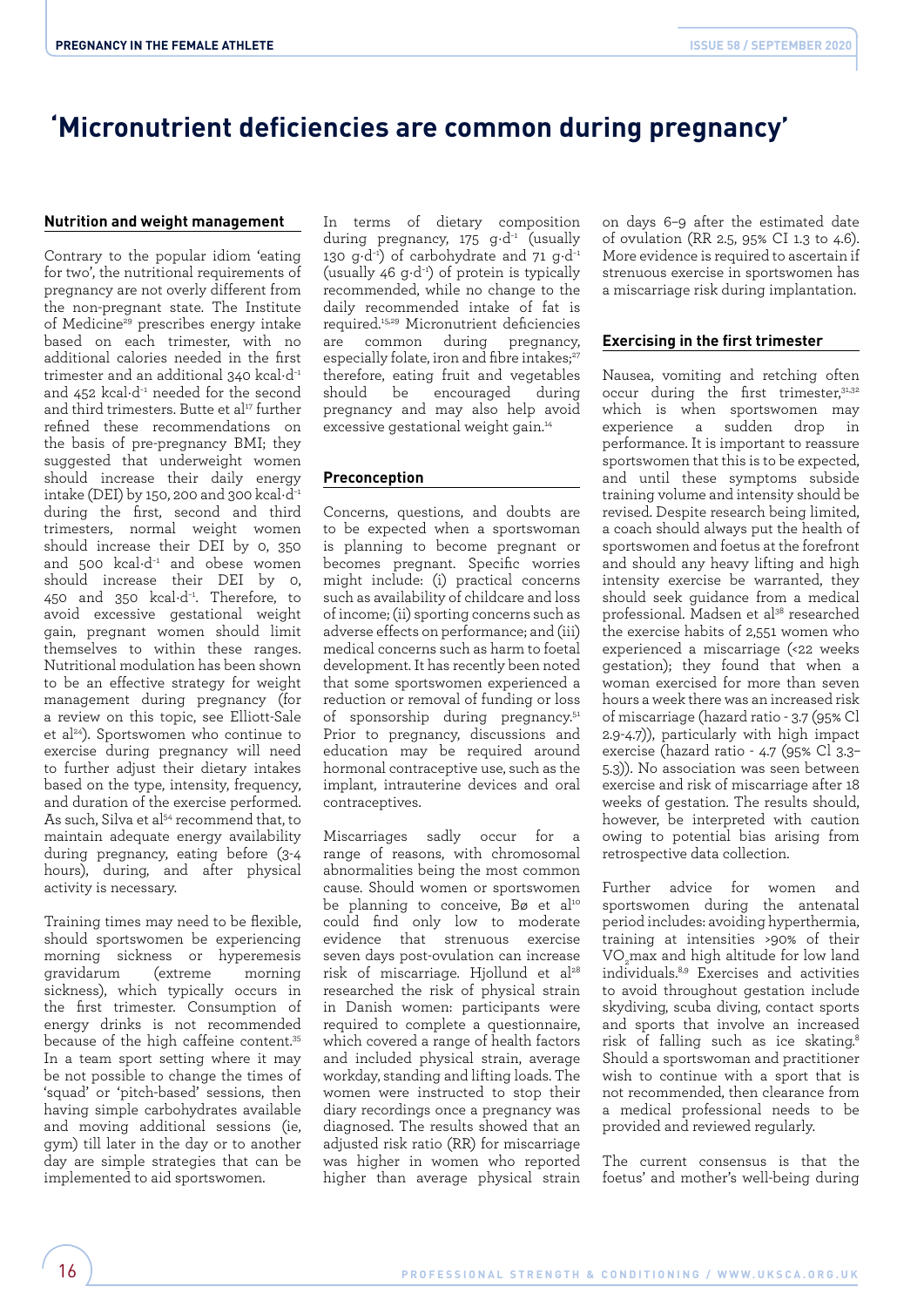light and moderate exercise is not compromised and it is recommended that women complete 150 minutes of moderate activity a week throughout pregnancy.55 When a coach is assessing the intensity of a session with a woman or sportswoman, it would be best practice to use both a heart rate monitor and the talk test. When using the talk test, they should be able to maintain a conversation and the practitioner should reduce the intensity if this is not possible.44 Regarding heart rate values, moderate intensity is considered 40- 59% of heart rate reserve (HRR) and vigorous intensity 60-80% of HRR (see Table 1).43,44 Caution is required, however, when using a heart rate monitor, due to changes in resting rates: more research into vigorous intensity heart rate ranges is required.<sup>44,47</sup>

Limited research exists on weight training during pregnancy. The Valsalva manoeuvre (trapping air in the lungs to create increased pressure) is often used in normal strength training; however, due to rapid changes in blood pressure and reduction in placental blood flow, this is contraindicated.<sup>47</sup> Excessive strain (particularly in isometrics and eccentric exercises) should be avoided or modified to avoid the Valsalva manoeuvre. Schoenfeld<sup>53</sup> recommends the following advice for resistance training during pregnancy: three non-consecutive sessions a week that are total body, mostly single joint exercises; two minutes rest between sets; two-three sets per exercise, <70% 1RM and not to the point of failure.

#### **Exercising during second and third trimester**

Sportswomen can continue to train into their second and third trimester. It is recommended to gradually decrease both exercise time and intensity as pregnancy develops:<sup>2</sup> this should be an individualised and not a generalised approach. As the hormone relaxin  $increases$  and balance decreases $^{18,57}$ during pregnancy, it is fundamental to assess the risk of exercises. Movements such as change of direction or exercises that require high stabilisation and/or impact (ie, plyometrics and ballistic exercises) may have an increased risk due to changes in joint mobility, mass, and change in centre of mass. Within the second and third trimester, any

| <b>MATERNAL AGE</b> | <b>INTENSITY</b>              | <b>HEART RATE RANGE (BPM)</b>         |
|---------------------|-------------------------------|---------------------------------------|
| $<$ 29 years        | Light<br>Moderate<br>Vigorous | 102-124<br>125-146<br>147-169         |
| $>$ 30 years        | Light<br>Moderate<br>Vigorous | $101 - 120$<br>$121 - 141$<br>142-162 |

Table 1: Heart rate ranges for low-risk pregnant women<sup>44</sup>

sport, activity or environment that has the potential for contact should be avoided.<sup>8</sup>

Lower back pain and pelvic girdle pain are often symptoms reported in women during pregnancy.16 Bø and Backe-Hansen7 researched the prevalence of pelvic girdle pain and back pain in pregnant sportswomen and in an aged-matched pregnant woman. No significant differences were shown for pelvic girdle pain (33.3 vs 30.4%, p = 0.76) and lower back pain (18.5 vs 32.6%, p = 0.20). This suggests that all women might benefit from some form of exercise modification (ie, single arm row instead of bent over row) to ease or not aggravate symptoms during training.

Salvesen et al<sup>52</sup> stated that when sportswomen (23-29 weeks gestation) reach ≥90% maximal maternal heart rate, this could compromise foetal well-being. Although exercise changes uteroplacental blood flow, moderate intensity activity does not pose a health risk despite approximately 25% reduction in blood flow, as the blood supply in the placenta is maintained, but the uterine wall will see a decline in blood flow.<sup>2</sup> Bø et al<sup>8</sup> highlight the lack of research regarding above-moderate intensity training and suggest that particular attention should be given to monitoring foetal development in the second and third trimester. If you are unable to monitor foetal development, this type of activity is not advised regardless of the pre-gravid fitness of the mother.

Exercising in the supine position is associated with a reduced cardiac output and orthostatic hypotension. After the first trimester, symptoms such as light-headedness and nausea are most likely to occur after 28 weeks gestation as the uterus enlarges.<sup>8</sup> Exercises can

be modified by putting sportswomen into a sitting/standing position or an incline to reduce the compression from the uterus. However, the research<sup>3,4,44</sup> has shown conflicting results on this and only very low quality evidence supports this concept. Table 2 provides a summary of sports, exercises, training methods and athlete considerations during the preconception and antenatal period. Although Table 2 includes a large body of research, 1,8,9,18,28,38,43,44,47,53,55,57 research specifically for antenatal sportswomen and practitioners is still emerging.

#### **Pelvic floor**

The pelvic floor muscles (PFM), along with ligament and fascia, offer structural support to the pelvic organs and continence mechanism. When they work optimally, they prevent pelvic organ prolapse (POP), urinary incontinence (UI) and/or anal incontinence (AI). Effective functionality of this support system is required to counteract the increases in intra-abdominal pressure and ground reaction forces that occur during physical activity. Women who exercise have stronger PFM,<sup>11</sup> but in other studies high impact sport has been shown to weaken the PFM compared to nonexercisers, due to the role the PFM have in counteracting impact and abdominal pressure.6,13 Continent women who exercise the PFM during pregnancy are 62% less likely to experience UI in late pregnancy and 29% have a lower risk of UI 3-6 months postnatally.<sup>46</sup>

Pregnancy can weaken, lengthen, and overload the pelvic floor. Practitioners should not assume the sportswomen they work with are more capable in performing PFM contractions.<sup>6</sup> Ensuring it is the PFM which are contracted and not other muscle groups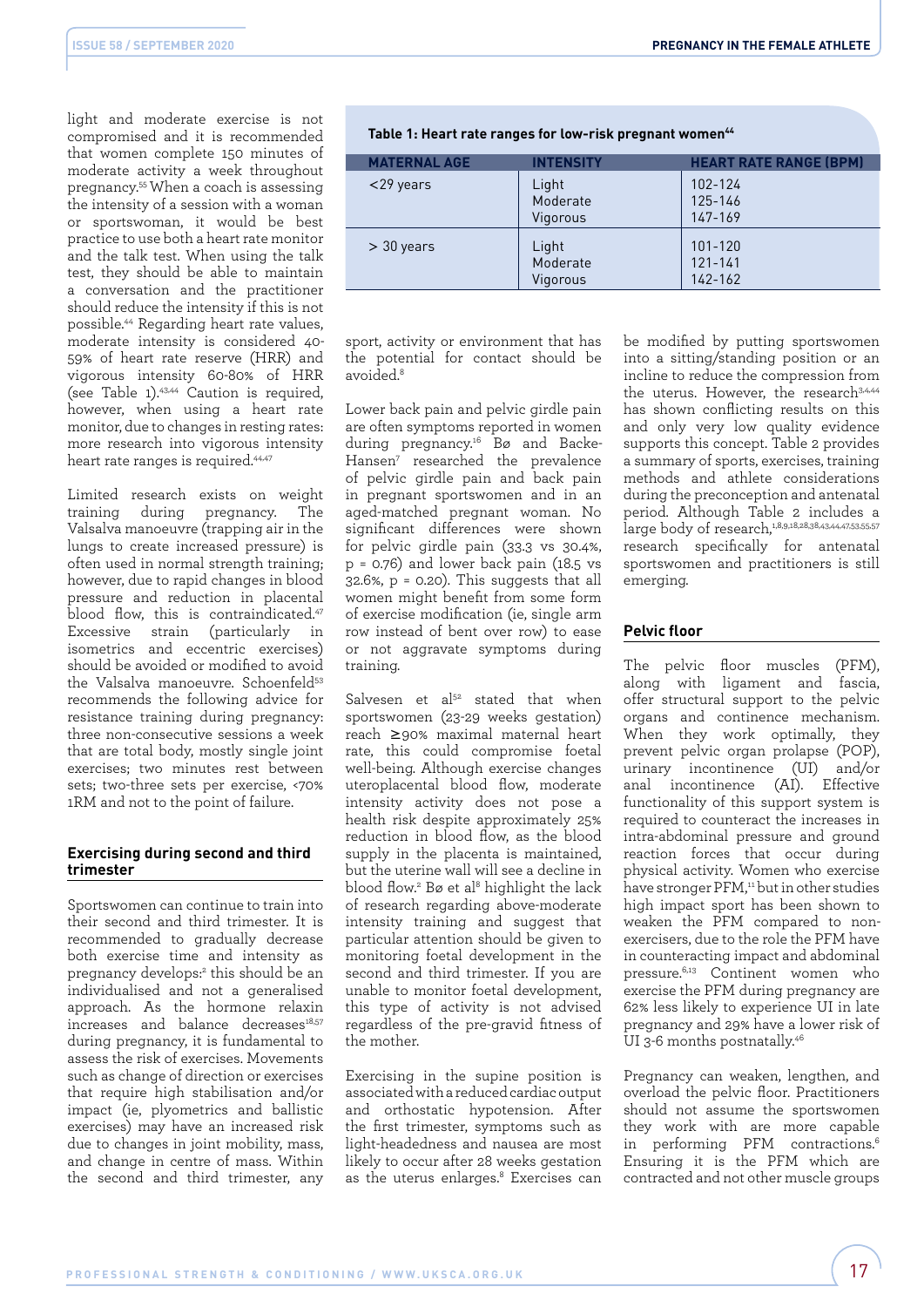|                           | <b>SPURIJANENDED</b>                                                                                                                                                  | <b>EXERCISES I</b><br>RECOMMENI<br>$\mathbf{z}$<br><b>DED</b>                                                                                                                                                                                                                                                                                                                                                                                                                              | <b>ANINING</b><br><b>RECON</b><br>スポスロポロ<br>Ō<br>HODS                                                                                                                                                                                                                                                                                                                                                                                                                                                                                                          | <b>ACTIVITY ANI<br/>CONSIDERAT</b><br><b>SND ATHLETE</b><br>g                                                                                                                                                                                                                                                     | <b>RECOMMENDED<br/>MONITORING</b>                                                                                                                                                                                                      |
|---------------------------|-----------------------------------------------------------------------------------------------------------------------------------------------------------------------|--------------------------------------------------------------------------------------------------------------------------------------------------------------------------------------------------------------------------------------------------------------------------------------------------------------------------------------------------------------------------------------------------------------------------------------------------------------------------------------------|----------------------------------------------------------------------------------------------------------------------------------------------------------------------------------------------------------------------------------------------------------------------------------------------------------------------------------------------------------------------------------------------------------------------------------------------------------------------------------------------------------------------------------------------------------------|-------------------------------------------------------------------------------------------------------------------------------------------------------------------------------------------------------------------------------------------------------------------------------------------------------------------|----------------------------------------------------------------------------------------------------------------------------------------------------------------------------------------------------------------------------------------|
| Preconception             | None                                                                                                                                                                  | None                                                                                                                                                                                                                                                                                                                                                                                                                                                                                       | load and intensity<br>Increases in training                                                                                                                                                                                                                                                                                                                                                                                                                                                                                                                    | None                                                                                                                                                                                                                                                                                                              | current monitoring<br>of load and intensity<br>Continue with                                                                                                                                                                           |
| <b>First trimester</b>    | $\mathbf{I}$<br>т<br>Contact sports: Boxing,<br>Extreme sports: Scuba<br>rugby, ice hockey etc<br>diving, skydiving etc                                               | jumps, bounding etc<br>High force and high velocity<br>plyometric exercises: Drop                                                                                                                                                                                                                                                                                                                                                                                                          | $\mathbf{I}$<br>$\mathsf I$<br>$1 - 1$<br>ī<br>Activities that result in HR values<br>Strength training >70% 1RM<br>Valsalva manoeuvre<br>Saunas<br>acclimatised individuals<br>Altitude training > 1,500m in non-<br>or eccentric actions: Wall sit, tempo<br>Increases in training load and intensity<br>Exercises that encourage isometric and/<br>169 (<29 y/o) or 162 (>30 y/o)<br>training etc<br>OVEL                                                                                                                                                   | SICKNESS OCCUTS<br>intensity if morning<br>training time/duration/<br>Flexible approach to                                                                                                                                                                                                                        | - Talk test<br>$rac{1}{20}$                                                                                                                                                                                                            |
| trimester<br>Second       | Sports with a risk of<br>Invasion sports: Football,<br>Contact sports<br>Extreme sports<br>skating, hurdles etc<br>basketball, hockey etc<br>falling: Equestrian, ice | $\mathbf{I}$<br>Plyometric and ballistic<br>abdomen: Sit-ups, landmine<br>snatch etc<br>Weightlifting and derivatives:<br>Overhead pressing<br>exercises<br>exercises<br>Agility/change of direction<br>large ROM and load through the<br>extensions etc<br>Laying prone or resistance<br>power cleans, clean pulls, hang<br>rotations, russian twists<br>Prone row, seated row, back<br>is in contact with stomach:<br>machines where padding<br>Trunk exercises that include<br>$\omega$ | - Valsalva manoeuvre<br>$\mathbf{I}$<br>I<br>T.<br>Altitude training > 1,500m in non-<br>yoga and Pilates<br>alterations to certain poses/stretches in<br>Strenuous stretching (ballistic, P<br>uneven surface<br>Unstable surface training or training on an<br>eccentric actions<br>Activities that result in HR values<br>Strength training >70% 1RM<br>Saunas<br>acclimatised individuals<br>Increases in training load and intensity<br>Exercises that encourage isometric and/or<br>(<29 y/o) or 162 (>30 y/o)<br>NF) and<br>over 169                    | $\blacksquare$<br>Maternity bump support/<br>encourage bra fit check<br>Supportive bra use and<br>Wider base of support in<br>transitions<br>Incline or standing<br>Additional back support<br>belt during walking and<br>free weight exercises<br>Minimise floor to standing<br>positions over supine<br>running | - Monthly foetal assessment<br>- Talk test<br>$rac{1}{2}$<br>- Monthly use of readiness to<br>vigorous activities<br>exercise questionnaire<br>decide to participate in<br>from doctor should the<br>practitioner and athlete          |
| trimester<br><b>Third</b> | Competitive sports where<br>Invasion sports<br>Contact sports<br>Sports with a risk of falling<br>Extreme sports<br>vigorous levels<br>exertions may reach            | - Hip dominant exercises: RDL,<br>Agility/change of direction<br>a large ROM and load through<br>Trunk exercises that include<br>Weightlifting and derivatives<br>Plyometric and ballistic<br>hip thrust, deadlift etc<br>exercises<br>the abdomen<br>contact with stomach<br>machines where padding is in<br>Laying prone or resistance<br>Overhead pressing<br>exercises                                                                                                                 | T<br>$\mathbf{I}$<br>$\mathbf{I}$<br>T.<br>Valsalva manoeuvre<br>yoga and Pilates<br>an uneven surface<br>Unstable surface training or training on<br>Activities that result in HR values<br>Strength training >70% 1RM<br>acclimatised individuals<br>Altitude training > 1,500m in non-<br>alterations to certain poses/stretches in<br>Strenuous stretching (ballistic, P<br>or eccentric actions<br>169 (<29 y/o) or 162 (>30 y/o)<br>Saunas<br>Increases in training load and intensity<br>Exercises that encourage isometr<br>MF) and<br>ic and/<br>over | T<br>- 1<br>encourage bra fit check<br>Wider base of support in<br>standing transitions<br>Incline or standing<br>Maternity bump support/<br>Supportive bra use and<br>free weight exercises<br>positions over supine<br>Additional back support<br>belt during walking and<br>Minimise floor to<br>running       | - Monthly foetal<br>- Monthly use of<br>- Talk test<br>$rac{1}{2}$<br>questionnaire<br>readiness to exercise<br>activities<br>doctor should the<br>assessment from<br>athlete decide to<br>practitioner and<br>participate in vigorous |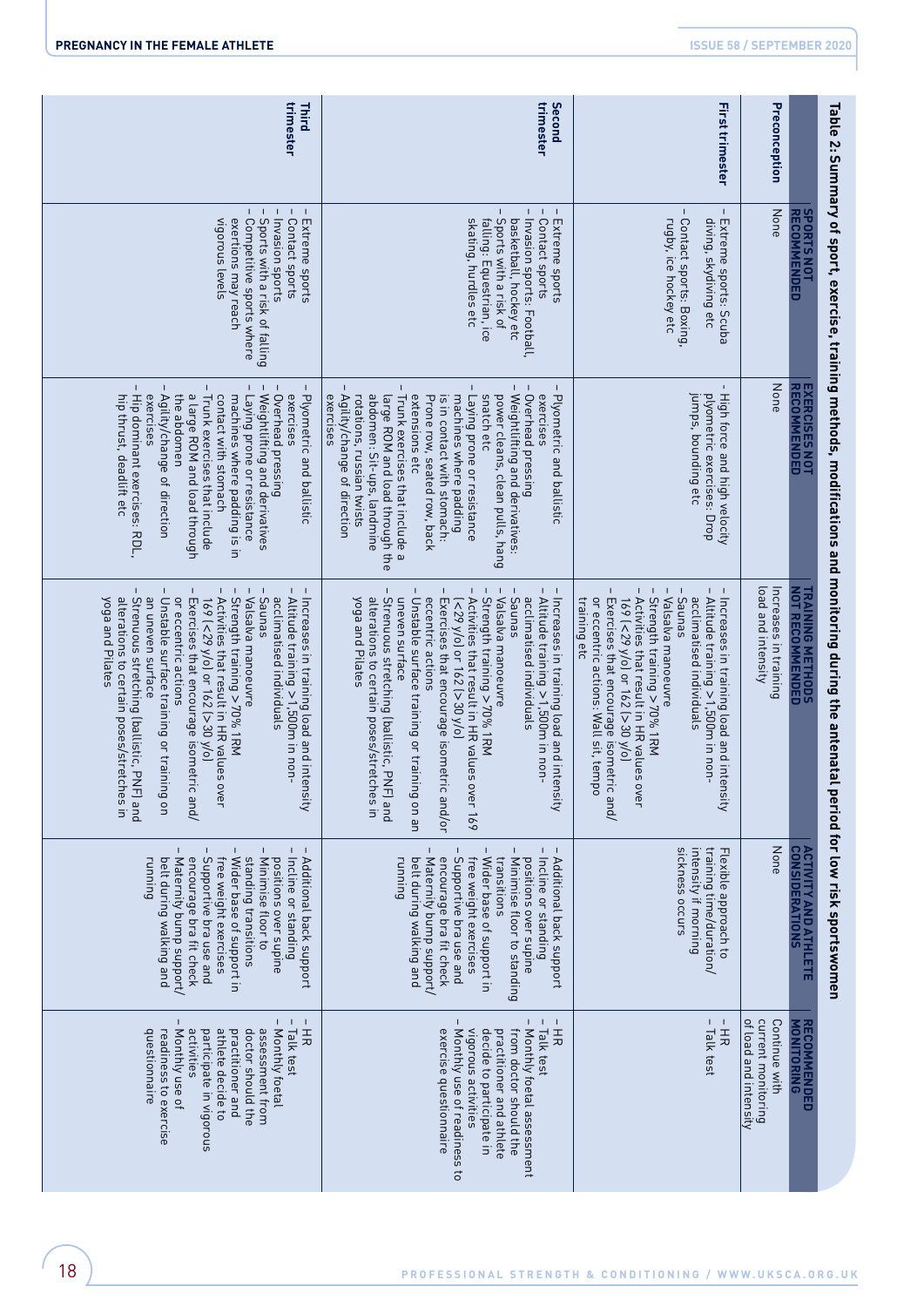may require assessment from the medical department. Sportswomen may wish to self-test by placing one hand on the perineum and when contracting feel it lifting away from the hand by 'squeezing and lifting' as opposed to 'squeezing and pushing'. Exercises focused on the PFM should be included in the antenatal programme. Bø et al $^{12}$ recommend 6-8 seconds of maximal pelvic floor contractions, repeated 8-12 times, three times a day, which can be progressed by increasing the duration. Practitioners need to be mindful that this does not coincide with an increase in intra-abdominal pressure (ie, holding breath and co-contractions of other musculature). If UI and/or AI incontinence, urinary and/or faecal urgency, heaviness/dragging in the pelvic area or pain with intercourse is reported, high impact exercises need to be suspended until symptoms are addressed. Overall, PFM training has no reported adverse effects and should be a primary prevention method for UI, POP, and AI, especially in high impact sports. Should an intervention be unsuccessful, referral to a specialist is essential, given the impact UI, POP and AI can have on health and well-being.

#### **Diastasis recti**

The linea alba is a meshwork of collagen fibres that maintain the abdominal muscles and have a normal width of up to 15mm-22mm in nulliparous women (women who have never given birth).5 'Diastasis recti' is the term for the thinning and widening of the linea alba $^{21}$  and its associated laxity of the anterior abdominal wall.<sup>40</sup> It is commonly diagnosed by inter-recti distance via finger-width palpation,<sup>34</sup> although no standardised diagnostic criteria currently exists. In the absence of definitive diagnostic criteria, the true prevalence of diastasis recti remains unknown. Some degree of separation towards the end of pregnancy is considered a normal adaptation for the abdominal wall to accommodate the growing uterus,21 with the inter-recti distance considered normal up to 21- 28mm in primiparous women (women on their first pregnancy).42

Recommendations for managing diastasis recti in pregnancy include encouraging tension-free diaphragmatic breathing patterns

| Table 3: Relative and absolute contraindications <sup>39</sup> |
|----------------------------------------------------------------|
|----------------------------------------------------------------|

| <b>ABSOLUTE CONTRAINDICATIONS</b>                                                                                           | <b>RELATIVE CONTRAINDICATIONS</b>                                                       |
|-----------------------------------------------------------------------------------------------------------------------------|-----------------------------------------------------------------------------------------|
| Severe respiratory diseases (eg,<br>chronic obstructive pulmonary disease,<br>restrictive lung disease and cystic fibrosis) | Mild respiratory disorders                                                              |
| Severe acquired or congenital heart<br>disease with exercise intolerance                                                    | Mild congenital or acquired heart<br>disease                                            |
| Uncontrolled or severe arrhythmia                                                                                           | Well-controlled type 1 diabetes                                                         |
| Placental abruption                                                                                                         | Mild pre-eclampsia                                                                      |
| Vasa previa                                                                                                                 | Preterm premature rupture of<br>membranes                                               |
| Uncontrolled type 1 diabetes                                                                                                | Placenta previa after 28 weeks                                                          |
| Intrauterine growth restriction                                                                                             | Untreated thyroid disease                                                               |
| Active preterm labour                                                                                                       | Symptomatic, severe eating disorder                                                     |
| Severe pre-eclampsia                                                                                                        | Multiple nutrient deficiencies and/<br>or chronic undernutrition                        |
| Cervical insufficiency                                                                                                      | Moderate-heavy smoking<br>(>20 cigarettes per day) in<br>the presence of co-morbidities |

(ie, belly breathing and/or thoracic expansion breathing exercises), as well as reducing activities that cause unnecessary and repeated increases in intra-abdominal pressure, such as sit-ups and straining on the toilet.<sup>22</sup> An individualised approach to exercise prescription should be employed.22 Signs include visible doming or invagination at the midline<sup>22</sup> and/ or compensatory strategies such as excessive lumbar lordosis or gripping the outer abdominal muscles.<sup>21</sup> Exercise prescription should focus on achieving load transfer across the abdominal wall and progress to functional rehabilitation.21,22,36 Pilates exercises that focus on targeting the pelvic floor and transverse abdominis, and which enable appropriate tension and load transfer across the abdominal wall should be used.<sup>36</sup> Once achieved, progression to exercises engaging the outer abdominal wall muscles, such as head-lifts, may be employed.<sup>22</sup>

#### **Contraindications during pregnancy**

Sociocultural advice has often superseded research, and so it is important that sportswomen and all coaches are aware of contraindications: see Table 3 for absolute and relative contraindications. Expert opinions and limited empirical evidence had previously determined most contraindications, but recent guidelines now remove barriers to physical activity during pregnancy for women with certain medical conditions.39 Sportswomen with absolute contraindications should be encouraged to continue daily living activities, whereas sportswomen with a relative contraindication should have a discussion with a health care professional and, where necessary, modifications can be made to their exercise programme rather than completely stopping it.39 It is important to understand that sportswomen are unlikely to display any contraindications at the start of pregnancy, but this may change throughout the term. Sportswomen, coaches, and medical personnel should regularly consult with each other and have coherent procedures to deal with any contraindication.

There is currently no common practice within the UK for assessing readiness for exercise during the antenatal period. The Physical Activity Readiness Medical Examination for Pregnancy (PARmed-X)19 provides a simple guideline to evaluate the risk of exercise,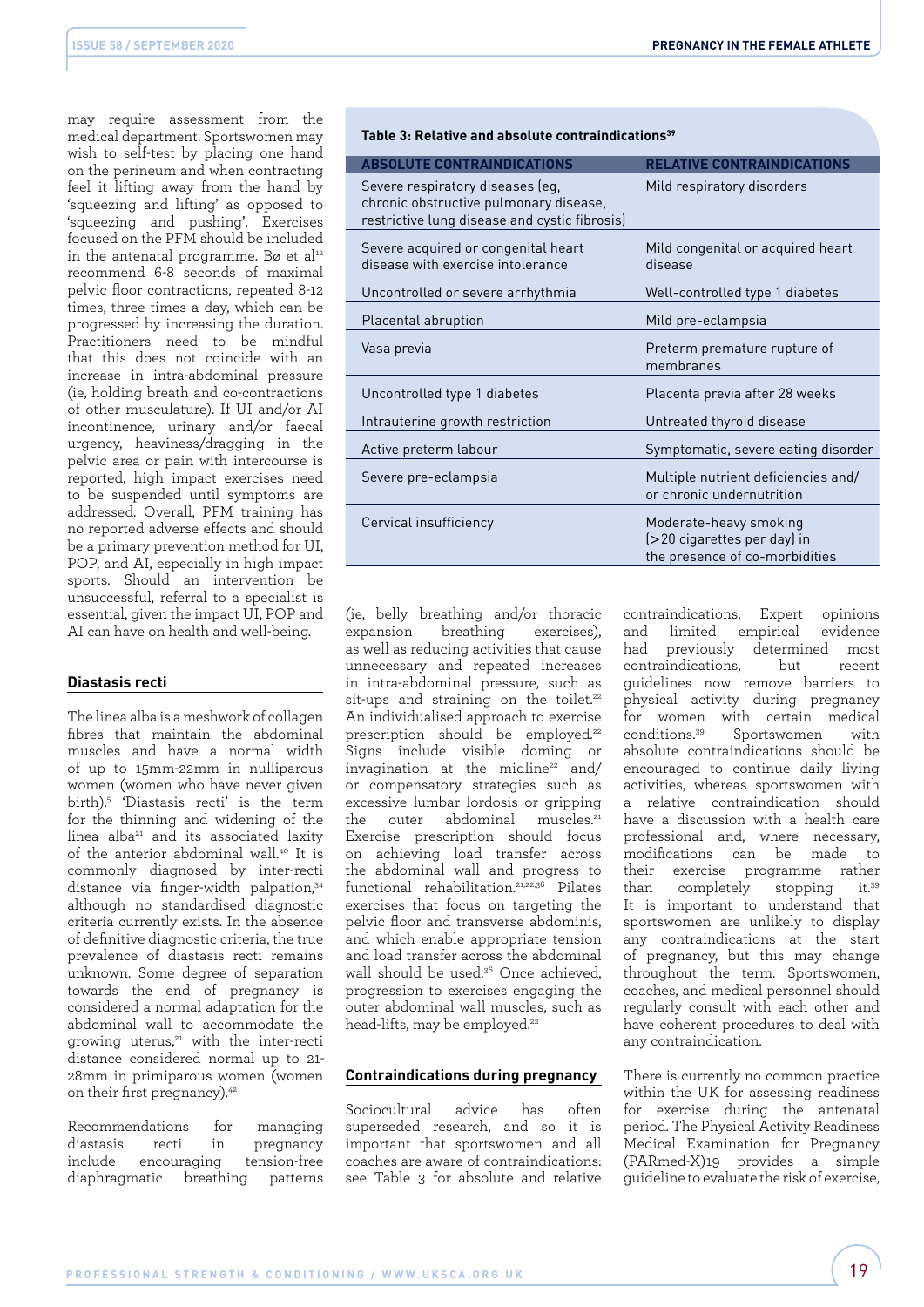requiring the individual to answer questions on general health status, status of current pregnancy, activity habits during the past month, and physical activity intensions. But it is important to note that the PARmed-X does not use the most current absolute and relative contraindications. It is recommended that practitioners use this questionnaire or develop their own as standard practice, but this should also be in conjunction with appointments and care provided from their doctor. The final consideration for the practitioner is when to stop exercise: Figure 1 provides warning signs for when to stop exercising.



Figure 1. Warning signs to stop exercising<sup>8</sup>

## AUTHOR'S BIO



#### **GUY PITCHERS, MSC, PGCE, ASCC**

Guy Pitchers MSc, PGCE, ASCC is the regional women's strength and conditioning coach at Surrey County Cricket Club. He is also an instructor in sports and exercise science at Canterbury Christ Church University where he is also undertaking a PhD in elite female performance.

#### **References**

- 1. Artal, R and O'Toole, M. Guidelines of the American College of Obstetricians and Gynecologists for exercise during pregnancy and the postpartum period. *British Journal of Sports Medicine*, 37 (1): 6-12. 2003.
- 2. Barakat, R, Lucia, A, and Ruiz, J. Exercise and pregnancy. In: *The Female Athlete*. M, Mountjoy, Eds. New Jersey: Wiley Blackwell, 2015. pp 9-19.
- 3. Barakat, R, Pelaez, M, Cordero, Y, Perales, M, Lopez, C, Coteron, J and Mottola, M F. Exercise during pregnancy protects against hypertension and macrosomia: randomized clinical trial. *American Journal of Obstetrics and Gynecology*, 214 (5): 649.e1-8. 2016.
- 4. Barakat, R, Perales, M, Cordero, Y, Bacchi, M and Mottola, M F. Influence of Land or Water Exercise in Pregnancy on Outcomes: A Crosssectional Study. *Medicine and Science in Sports and Exercise*, 49 (7): 1397-1403. 2017.
- 5. Beer, G M, Schuster, A, Seifert, B, Manestar, M, Mihic‐Probst, D and Weber, SA. The normal width of the linea alba in nulliparous women. *Clinical Anatomy*, 22 (6): 706-711. 2009.
- 6. Bø, K. Exercise and pelvic floor dysfunction in female elite athletes. In: *The Female Athlete*. M, Mountjoy, Eds. Blackwell: Wiley, 2015. pp. 76-85.
- 7. Bø, K and Backe-Hansen, K L. Do elite athletes

experience low back, pelvic girdle and pelvic floor complaints during and after pregnancy? *Scandinavian Journal of Medicine & Science in Sports*, 17 (5): 480-487. 2007.

of any sports-based decision.

It can be challenging for sportswomen and practitioners to successfully manage exercise during the antenatal period. This paper highlights that physical activity can be safely undertaken, providing that health, not performance, are at the forefront

**Conclusion**

- 8. Bø, K, Artal, R, Barakat, R, Brown, W J, Davies, G A L, Dooley, M, Evenson, K R, Haakstad, L A H, Kayser, B, Kinnunen, T I, Larsen, K, Mottola, M F, Nygaard, I, van Poppel, M, Stuge, B and Khan, K M. Exercise and pregnancy in recreational and elite athletes: 2016/2017 evidence summary from the IOC expert group meeting, Lausanne. Part 5. Recommendations for health professionals and active women, *British Journal of Sports Medicine*, 52 (17): 1080-1085. 2018.
- 9. Bø, K, Artal, R, Barakat, R, Brown, W, Davies, G A L, Dooley, M, Evenson, K R, Haakstad, L A H, Henriksson-Larsen, K, Kayser, B, Kinnunen, T I, Mottola, M F, Nygaard, I, Poppel, M V, Stuge, B, and Khan, K M. Exercise and pregnancy in recreational and elite athletes: 2016 evidence summary from the IOC expert group meeting, Lausanne. Part 1—exercise in women planning pregnancy and those who are pregnant. *British Journal of Sports Medicine*, 50 (10): 571-589. 2016.
- 10. Bø, K, Artal, R, Barakat, R, Brown, W, Dooley, M, Evenson, K R, Haakstad, L A H, Larsen,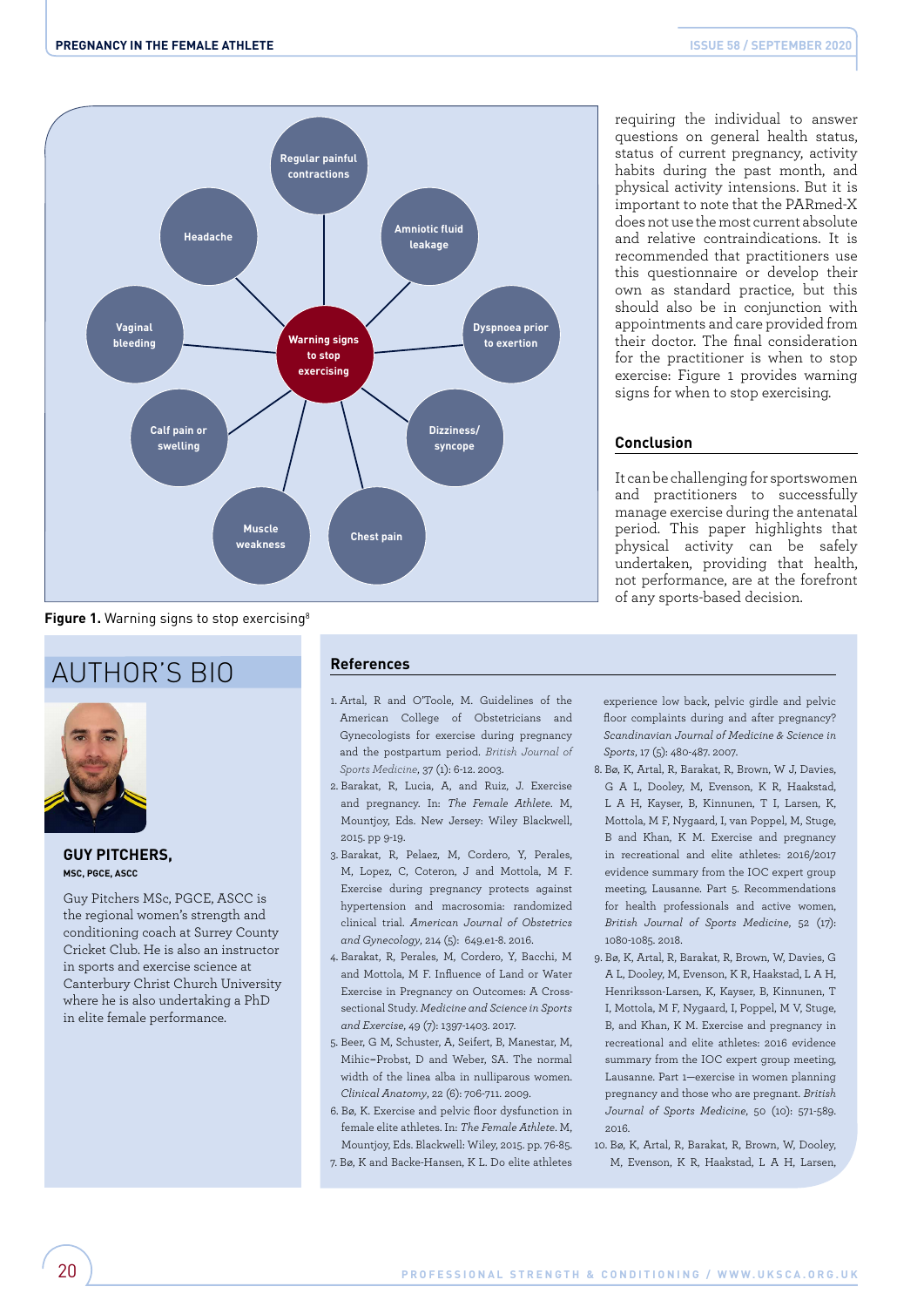#### **References**

K, Kayser, B, Kinnunen, T I, Mottola, M F, Nygaard, I, van Poppel, M, Stuge, B, and Davies, G A L. Exercise and pregnancy in recreational and elite athletes: 2016 evidence summary from the IOC expert group meeting, Lausanne. Part 2-the effect of exercise on the foetus, labour and birth. *British Journal of Sports Medicine*, 50 (21): 1297-1305. 2016.

- 11. Bø, K, Ellstrøm Engh, M, and Hilde, G. Regular exercisers have stronger pelvic floor muscles than nonregular exercisers at midpregnancy. *American Journal of Obstetrics and Gynecology*, 218 (4): 427.e1-e5. 2018.
- 12. Bø, K, Hagen, R H, Kvarstein, B, Jørgensen, J, Larsen, S, and Burgio, K L. Pelvic floor muscle exercise for the treatment of female stress urinary incontinence: III. Effects of two different degrees of pelvic floor muscle exercises. *Neurourology and Urodynamics*, 9 (5): 489-502. 1990.
- 13. Borin, Lílian Cristina Marques da Silva, Nunes, F R, and Guirro, Elaine Caldeira de Oliveira. Assessment of pelvic floor muscle pressure in female athletes. *The Journal of Injury, Function, and Rehabilitation*, 5 (3): 189-193. 2013.
- 14. Brantsæter, A L, Haugen, M, Myhre, R, Sengpiel, V, Englund-Ögge, L, Nilsen, R M, Borgen, I, Duarte-Salles, T, Papadopoulou, E, and Vejrup, K. Diet matters, particularly in pregnancy-results from MoBa studies of maternal diet and pregnancy outcomes. 2014.
- 15. Brown, S L. Nutrition requirements during pregnancy. In: *Essentials of life cycle nutrition*. J, Sharline, and S, Edelstein, Eds. Massachusetts, NE: Jones & Bartlett, 2011: pp. 1-24.
- 16. Bump, R C and Norton, P A. Epidemiology and natural history of pelvic floor dysfunction. *Obstetrics and Gynecology Clinics of North America*, 25 (4): 723-746. 1998.
- 17. Butte, N F, Wong, W W, Treuth, M S, Ellis, K J, and O'Brian Smith, E. Energy requirements during pregnancy based on total energy expenditure and energy deposition. *The American Journal of Clinical Nutrition*, 79 (6): 1078-1087. 2004.
- 18. Cakmak, B, Ribeiro, A P, and Inanir, A. Postural balance and the risk of falling during pregnancy. *The Journal of Maternal-Fetal & Neonatal Medicine: The Official Journal of the European Association of Perinatal Medicine, the Federation of Asia and Oceania Perinatal Societies, the International Society of Perinatal Obstetricians*, 29 (10): 1623-1625. 2016.
- 19. Canadian Society for Exercise Physiology. *PARmed-X FOR PREGNANCY Physical Activity Readiness Medical Examination.*  2015. Available at: http://www.csep.ca/cmfiles/

publications/parq/parmed-xpreg.pdf

- 20. Carlin, A and Alfirevic, Z. Physiological changes of pregnancy and monitoring. *Best practice & research Clinical Obstetrics & Gynaecology*, 22 (5): 801-823. 2008.
- 21. Donnelly, G. Diastasis rectus abdominis physiotherapy management. *Journal of Pelvic, Obstetric and Gynaecological Physiotherapy*, (124): 15–19. 2019.
- 22. Dufour, S, Bernard, S, Murray-Davis, B, and Graham, N. Establishing Expert-Based Recommendations for the Conservative Management of Pregnancy-Related Diastasis Rectus Abdominis: A Delphi Consensus Study. *Journal of Women's Health Physical Therapy*, 43 (2): 73–81. 2019.
- 23. Duvekot, J J, Cheriex, E C, Pieters, F A, Menheere, P P, and Peeters, L H. Early pregnancy changes in hemodynamics and volume homeostasis are consecutive adjustments triggered by a primary fall in systemic vascular tone. *American Journal of Obstetrics and Gynecology*, 169 (6): 1382-1392. 1993.
- 24. Elliott-Sale, K J, Graham, A, Hanley, S J, Blumenthal, S, and Sale, C. Modern dietary guidelines for healthy pregnancy; maximising maternal and foetal outcomes and limiting excessive gestational weight gain. *European Journal of Sport Science*, 19 (1): 62-70. 2019.
- 25. Gilson, G J, Samaan, S, Crawford, M H, Qualls, C R, and Curet, L B. Changes in hemodynamics, ventricular remodeling, and ventricular contractility during normal pregnancy: a longitudinal study', *Obstetrics and Gynecology*, 89 (6): 957-962. 1997.
- 26. Glinoer, D. The regulation of thyroid function during normal pregnancy: importance of the iodine nutrition status. *Best practice & research Clinical endocrinology & metabolism,*  18(2): 133-152. 2004.
- 27. Goletzke, J, Buyken, A E, Louie, J C, Moses, R G, and Brand-Miller, J C. Dietary micronutrient intake during pregnancy is a function of carbohydrate quality. *The American Journal of Clinical Nutrition*, 102 (3): 626-632. 2015.
- 28. Hjollund, N H I, Jensen, T K, Bonde, J P E, Henriksen, T B, Andersson, A, Kolstad, H A, Ernst, E, Giwercman, A, Skakkebæk, N E, and Olsen, J. Spontaneous Abortion and Physical Strain Around Implantation: A Follow-Up Study of First-Pregnancy Planners. *Epidemiology*, 11 (1): 18–23. 2000.
- 29. Institute of Medicine: DRI dietary reference intakes for energy, carbohydrates, fiber, fat, protein and amino acids (Macronutrients). Washington, DC: National Academy Press. 2002.
- 30. Jensen, D, Webb, K A, and Donnell, D E.

Chemical and mechanical adaptations of the respiratory system at rest and during exercise in human pregnancy. *Applied Physiology, Nutrition, and Metabolism*, 32 (6): 1239-1250. 2007.

- 31. Jewell, D and Young, G. Interventions for nausea and vomiting in early pregnancy. *The Cochrane Database of Systematic Reviews*, (4). 2003.
- 32. Jewell, D. Nausea and vomiting in early pregnancy. *Clinical Evidence*, (7): 1277-1283. 2002.
- 33. Kawaguchi, J K and Pickering, R K. The pregnant athlete, part 1: anatomy and physiology of pregnancy. International *Journal of Athletic Therapy and Training*, 15 (2): 39-43. 2010.
- 34. Keeler, J, Albrecht, M, Eberhardt, L, Horn, L, Donnelly, C, and Lowe, D. Diastasis Recti Abdominis: A Survey of Women's Health Specialists for Current Physical Therapy Clinical Practice for Postpartum Women. *Journal of Women's Health Physical Therapy*, 36 (3): 131-142. 2012.
- 35. Koletzko, B, Bauer, C P, Bung, P, Cremer, M, Flothkötter, M, Hellmers, C, Kersting, M, Krawinkel, M, Przyrembel, H, and Rasenack, R. 'German national consensus recommendations on nutrition and lifestyle in pregnancy by the 'Healthy Start-Young Family Network'. *Annals of Nutrition and Metabolism*, 63 (4): 311-322. 2013.
- 36. Lee, D and Hodges, P W. Behavior of the Linea Alba During a Curl-up Task in Diastasis Rectus Abdominis: An Observational Study. *The Journal of Orthopaedic and Sports Physical Therapy*, 46 (7): 580-589. 2016.
- 37. LoMauro, A and Aliverti, A. Respiratory physiology of pregnancy: physiology masterclass. *Breathe,* 11 (4): 297-301. 2015.
- 38. Madsen, M, JÃ rgensen, T, Jensen, M L, Juhl, M, Olsen, J, Andersen, P K, and Nybo Andersen, A. Leisure time physical exercise during pregnancy and the risk of miscarriage: a study within the Danish National Birth Cohort. BJOG: *An International Journal of Obstetrics & Gynaecology*, 114 (11): 1419-1426. 2007.
- 39. Meah, V L, Davies, G A, and Davenport, M H. Time to revisit medical 'absolute' and 'relative' contraindications: systematic review of evidence of harm and a call to action. *British Journal of Sports Medicine*, doi: 10.1136. 2020.
- 40. Mommers, E H H, Ponten, J E H, Al Omar, A K, de Vries Reilingh, Tammo S, Bouvy, N D, and Nienhuijs, S W. The general surgeon's perspective of rectus diastasis. A systematic review of treatment options. *Surgical Endoscopy*, 31 (12): 4934-4949. 2017.